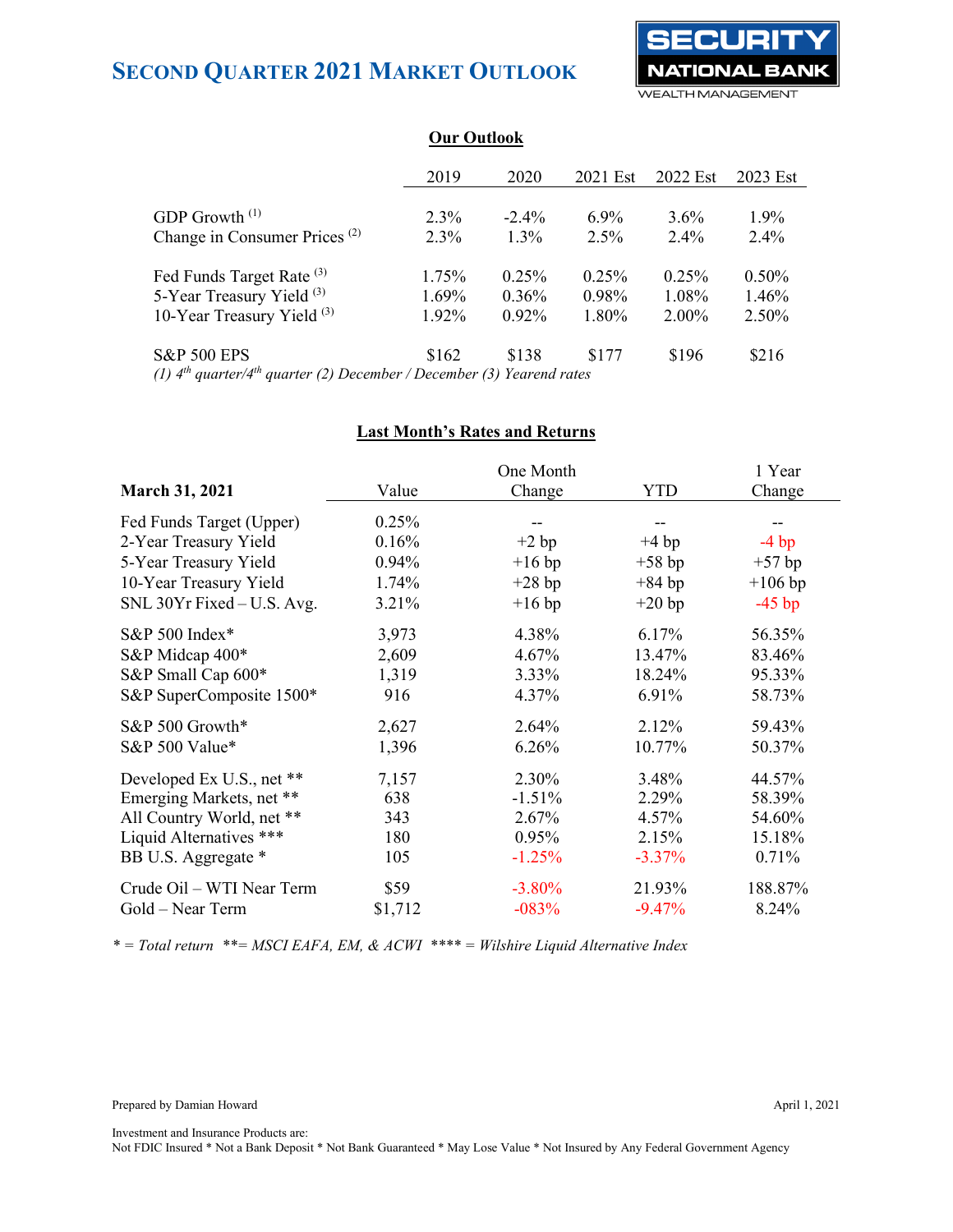

Security National Bank's Wealth Management Department authors a monthly economic forecast that provides our investment committee and the bank's funds management committee with background assumptions for use in investment decisions. We are pleased to share our economic outlook with you. Please be advised our crystal ball is just as clouded as other prognosticators and that all forecasters have poor track records.

### **The First Quarter**

During the first quarter, stocks, as measured by the S&P 500 Index, gained 6.17%. Please see the chart below. Over the last 30 years, despite a pandemic, a financial crisis, and the terror attacks of 9/11, the S&P 500 has provided fantastic returns. When we do our planning, we incorporate much more muted returns over the next five years, primarily due to today's high valuations.

| <b>Returns for the S&amp;P 500 over Various Periods</b> |            |                                                                                         |  |  |  |  |                                      |                   |  |
|---------------------------------------------------------|------------|-----------------------------------------------------------------------------------------|--|--|--|--|--------------------------------------|-------------------|--|
| 1 Month                                                 | <b>YTD</b> | 1 Year                                                                                  |  |  |  |  | 3 Year 5 Year 7 Year 10 Year 15 Year | 20 Year   30 Year |  |
|                                                         |            | $4.38\%$   6.17%   56.35%   16.78%   16.29%   13.59%   13.91%   10.02%   8.64%   10.41% |  |  |  |  |                                      |                   |  |
|                                                         |            | Total returns ending March 31, 2021                                                     |  |  |  |  |                                      |                   |  |

### **Returns for the S&P 500 over Various Periods**

Year-to-date, the stocks of pro-cyclical companies outperformed last year's winners. Market participants rotated out of pandemic stocks and into reopening stocks. The S&P Value Index returned 10.77% versus the 2.12% returned by the Growth Index. Energy was the best performing sector, returning 30.85% as oil prices recovered. Financial Services was the second-best performing sector, returning 15.99%. Consumer Staples and Technology were the two worst performing sectors returning 1.15% and 1.97%, respectively.

For the first quarter, the yield on the 10-year U.S. Treasury rose 0.84%. The value of fixed income instruments generally falls as interest rates rise. The Bloomberg Barclays U.S. Aggregate Index had a price return of -4.28% and -3.37% after counting interest income. We expect fixed income to be breakeven over the next five years.

### **Free Money**

It turns out free money makes people feel better! On March 30, the Conference Board reported that consumer confidence soared in March. The index jumped from 90.4 in February to 109.7 in March. The 19.3 point jump was the largest since April 2003, when America was celebrating a quick victory over the forces of Saddam Hussein in Iraq.

A fresh check from the Treasury and significant progress on the vaccination front have brightened the consumer's



outlook. She not only feels good about what the economy will look like in six months but also what it looks like today. Increased confidence and plenty of savings will lead to a surge in economic activity for the next six months.

Prepared by Damian Howard April 1, 2021

Investment and Insurance Products are: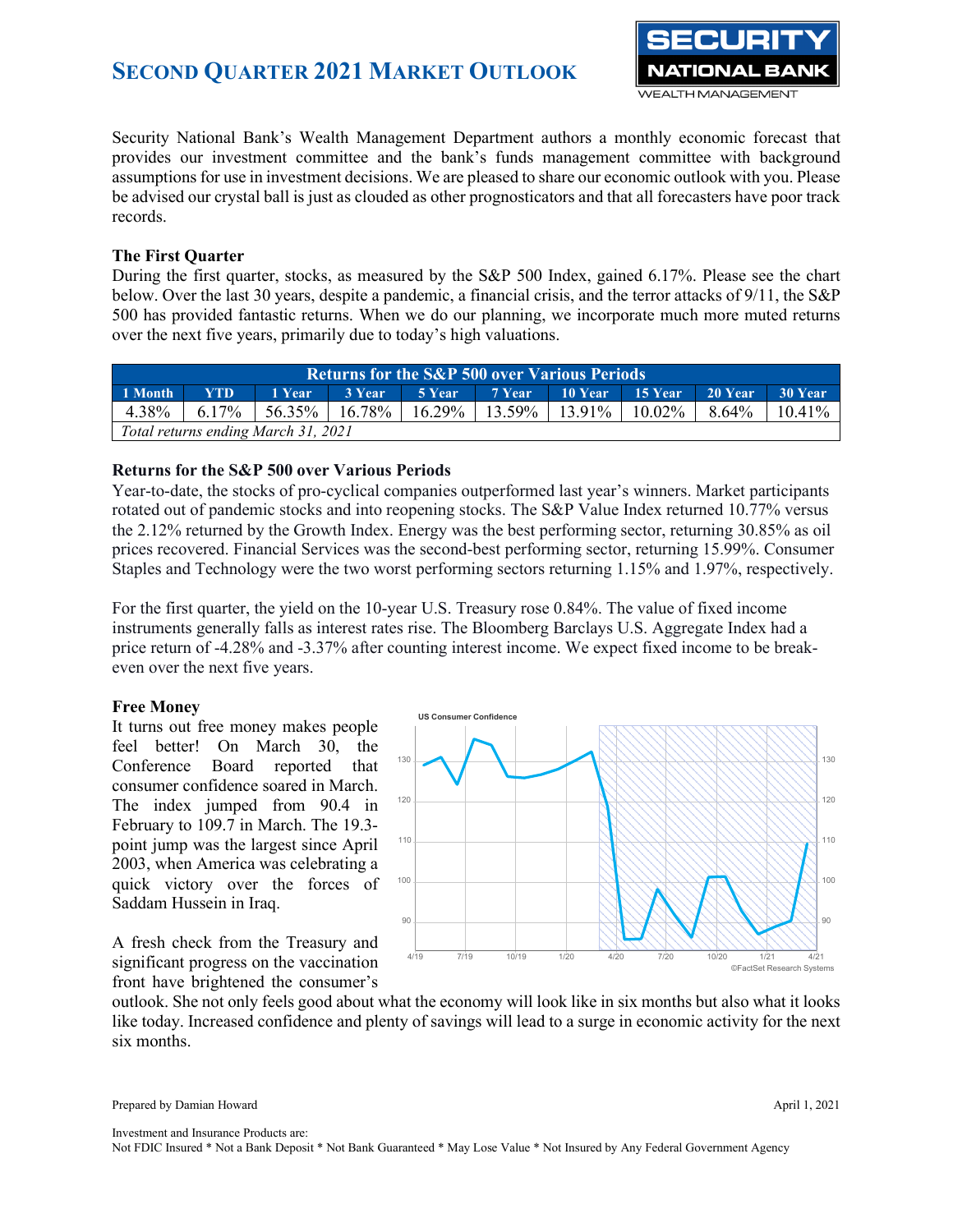

After growing at a 4.5% pace during the first quarter, the economy should grow at a blistering 8.5% pace for the next two quarters before gradually ramping down over the subsequent year. We expect the economy to grow at a 6.9% pace for the full year. A tsunami of cash is waiting to be spent. A lot of which will be spent before year-end.

There remains considerable slack in the economy. The labor participation rate is a full 2% below its prepandemic level. Manufacturing capacity utilization rates are 2.8% below pre-pandemic levels. The supply constraints that are putting pressure on profit margins will lessen as global supply chains return to normal. Please remember, the U.S. is one of the leaders in vaccinating its population. It will take up to a year for the rest of the world to catch up. Inflation will likely spike until midyear as Covid-19 related price distortions show up in statistics. Policymakers remain convinced the impending inflation spike will be a temporary phenomenon. We agree with that assessment.

By year-end, rapid economic growth will absorb most of the slack in the economy. At this point, inflation could be an issue. We contend the global forces that kept inflation well controlled for two decades (an aging population, the digital revolution, emerging economies, automation, among others) will continue keeping inflation under control. Currently, we do not think inflation will rise too much above two percent, but continued debt-funded spending has increased the risk of higher inflation. It is not in our base case, but the odds of higher inflation have risen. We continue to watch closely for signs of persistent inflation.

Interest rates are likely to rise but can only rise so far. The red line in the chart is the projected deficit in January 2019, prior to the pandemic. The difference between the two is attributed to the pandemic. We estimate that the federal government will spend an additional \$6.4 trillion thru 2023 in response to the virus outbreak. The federal debt is expected to rise from \$16 trillion to \$28 trillion by 2023. The higher debt burden increases the economy's sensitivity to interest rates. A 1% increase in the average interest rate would consume an additional 7% of projected federal government revenue, almost doubling interest expenditures.



It will not require a substantial increase in interest rates to cool the economy rapidly.

Once the economy gets past the vaccine and stimulus-fueled high growth phase, economic growth will likely return to the plow-horse economy we experienced during President Obama's second term. Increased regulation and income distribution policies will add additional impediments to growth. Slow growth with pockets of rapid technological innovation will again be the norm. We strive to invest in those pockets. The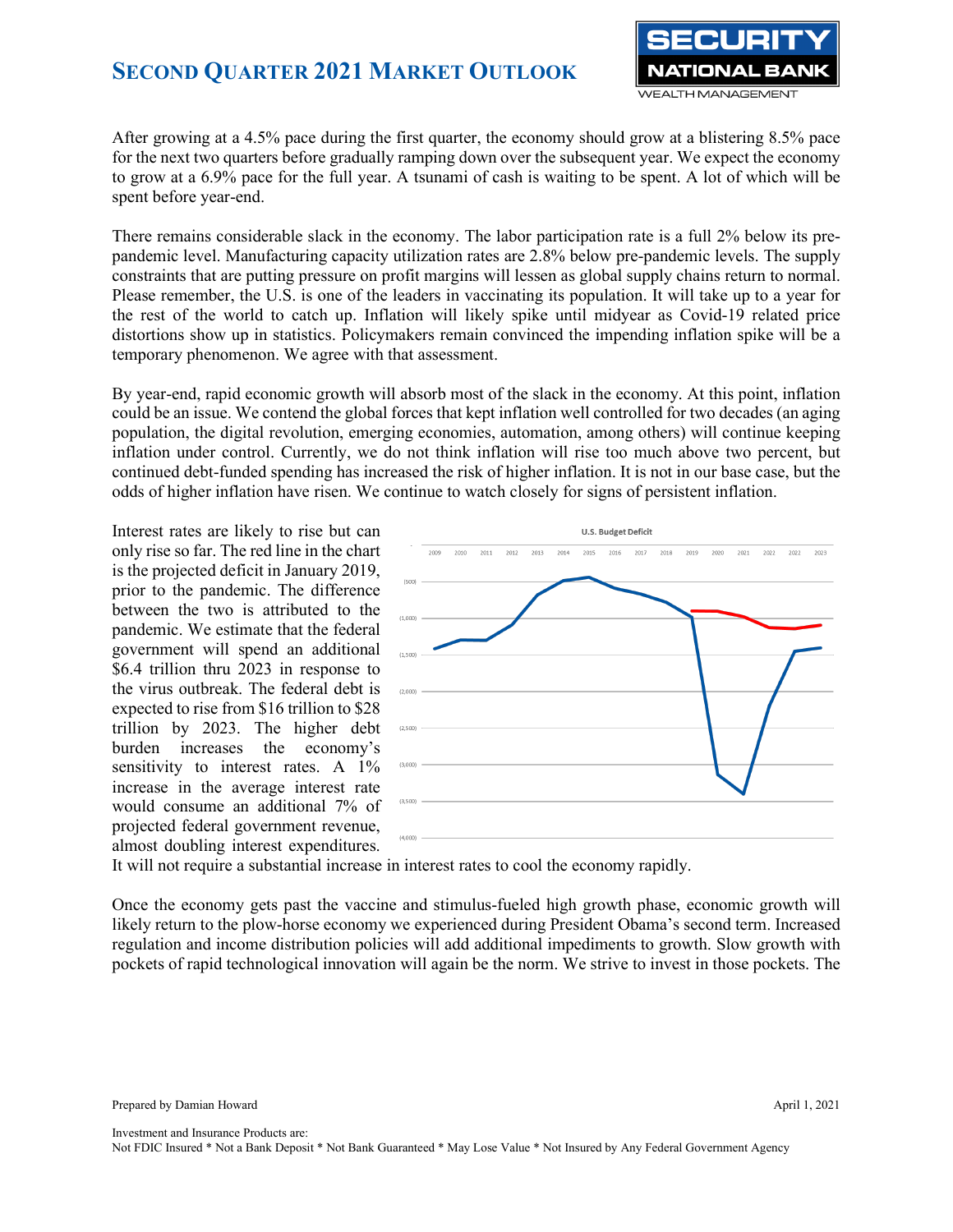

long-term trends of digitalization, decarbonization, and advances in healthcare will reassert themselves. Innovators will continue to exceed earnings expectations and capture the laurels.

We chose to avoid companies with no earnings but high growth expectations. The stock prices of these companies are more susceptible to rising interest rates. While our portfolios may underperform during this hyper-growth period, they should outperform longer term. Stocks prices follow earnings over the cycle.

### **Berkshire Annual Meeting**

The Berkshire Annual Meeting will once again be virtual. The exclusive Berkshire shareholder pricing at NFM stores will take place April 21 - May 4. Look for more information and register online at [www.nfm.com/berkshire.](http://www.nfm.com/berkshire) Your Security National Bank Wealth Management statement showing your Berkshire holding should be sufficient. A shareholder badge is not required.

Please see the obligatory disclosures at the bottom of each page and the end of this report.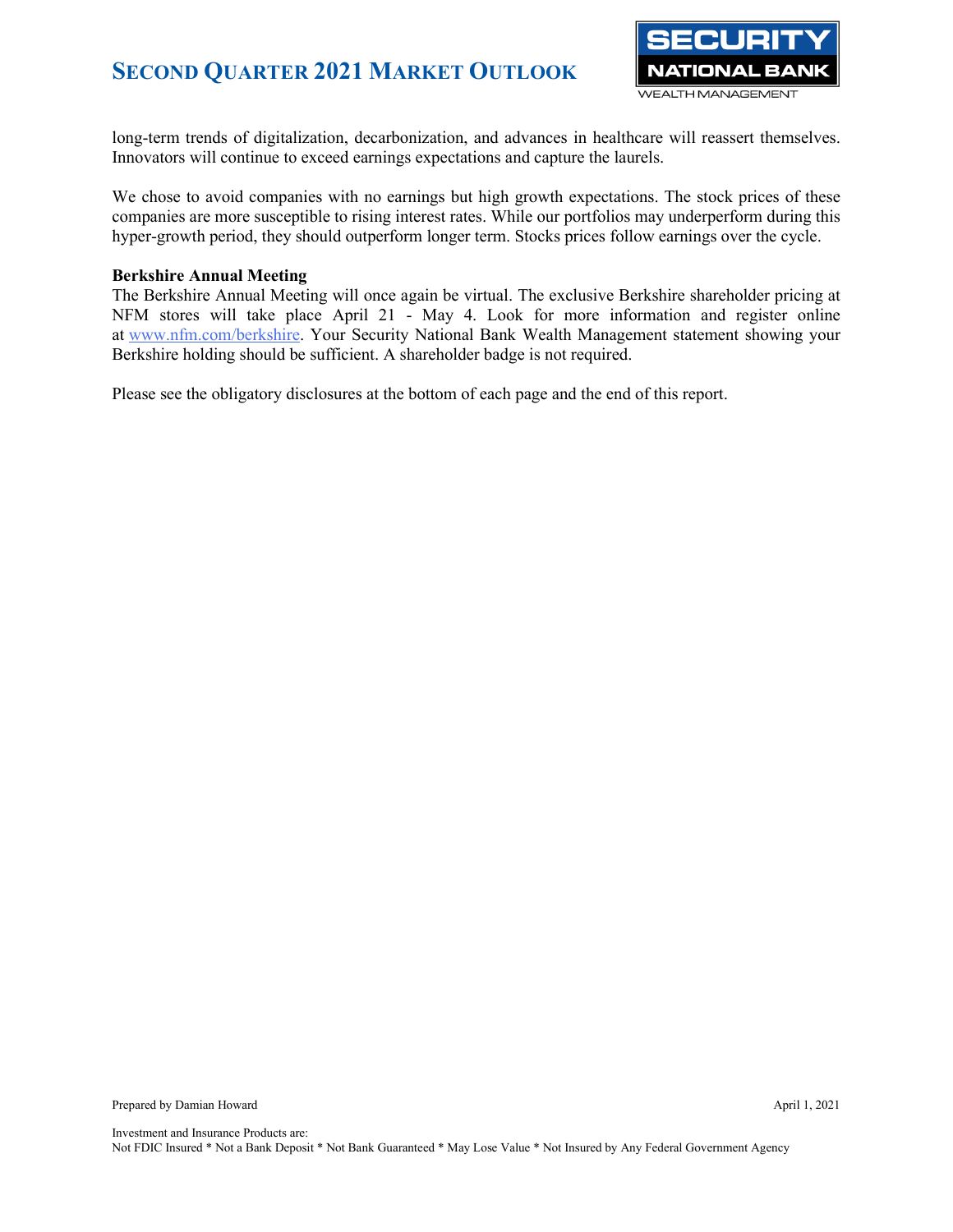

Since 1977, the Federal Reserve has operated under a mandate from Congress to "promote effectively the goals of maximum employment, stable prices, and moderate long-term interest rates" – what is now commonly referred to as the Fed's dual mandate. For this reason, we always start our economic review with employment followed by inflation. We then review other factors that drive our economic outlook.

### **Employment**

While the labor markets have healed significantly over the last 12 months, there remains significant progress yet to be made. More than 11.4 million persons remain out of work or face reduced hours due to the pandemic. The Federal Reserve Board (FRB) wants the labor market to return to pre-pandemic levels and underrepresented minorities to fully participate in labor market advances. We expect labor markets will run hot for a while before the FRB moves to increase interest rates.

March job growth was significantly better than expected as the economy added 916,000 jobs versus the consensus estimates of 617,500 new jobs added. The U.S. Bureau of Labor Statistics (BLS) revised the prior two months' jobs number up 156,000. The unemployment rate fell to 6.0%. The participation rate rose to 61.5%, and the employment-to-population ratio rose to 57.8%.

Overall, job growth was broad-based, with nearly every major industry reporting gains. During the month, the manufacturing sector added 53,000 jobs or 0.4%. Manufacturing is still down 4% from pre-pandemic levels. Construction added 110,000 (1.5%) jobs as the weather improved. Construction is down 2.4% from pre-pandemic levels. Restaurants and bars added 175,800 positions (1.7%) but remain down 14.7% from pre-pandemic levels. Hotels added 40,100 (2.8%) but remain down 29.5% from pre-pandemic levels. Private, state and local education added 190,000 jobs (1.5%) but remains down 8.1% from pre-pandemic levels. State and local governments added 3,600 (0.0%) non-education positions last month but remains down 4% from pre-pandemic levels. In total, the number of employed persons grew 0.6% in March but remains down 5.5% from pre-pandemic levels.

The BLS reports statistics from two monthly surveys. The household survey measures labor force status, including unemployment, by demographic characteristics. The establishment survey measures nonfarm employment, hours, and earnings by industry. There can be some differences in the numbers. The household survey puts the change in employment at 609,000 while the establishment puts the change in employment at 916,000. Both show strong job growth.

The unemployment rate fell to 6.0% from 6.2% the previous month. The number of officially unemployed persons fell by 262,000 to 9.7 million. This is down from the 23.1 million reported in April 2020 but up 4.2 million from the number reported in February 2020. The broader U-6 unemployment rate fell to 10.7% from 11.1 the previous month, down considerably from the 22.8% reported in April 2020. The U-6 rate was 7.0% in February 2020.

Among the unemployed, the number of persons on temporary layoff decreased by 203,000 to 2.0 million. At its peak, the number of persons on temporary layoff hit 18.0 million. The number of long-term unemployed (those jobless for 27 weeks or more) rose slightly to 4.2 million.

The participation rate rose to 61.5%. The participation rate was 62.7% in February 2020. The employment to population ratio also rose to 57.8%. This number was 61.1% in February 2020. If the employment to population ratio were to return to the February 2020 level, an additional 8.6 million jobs would be added.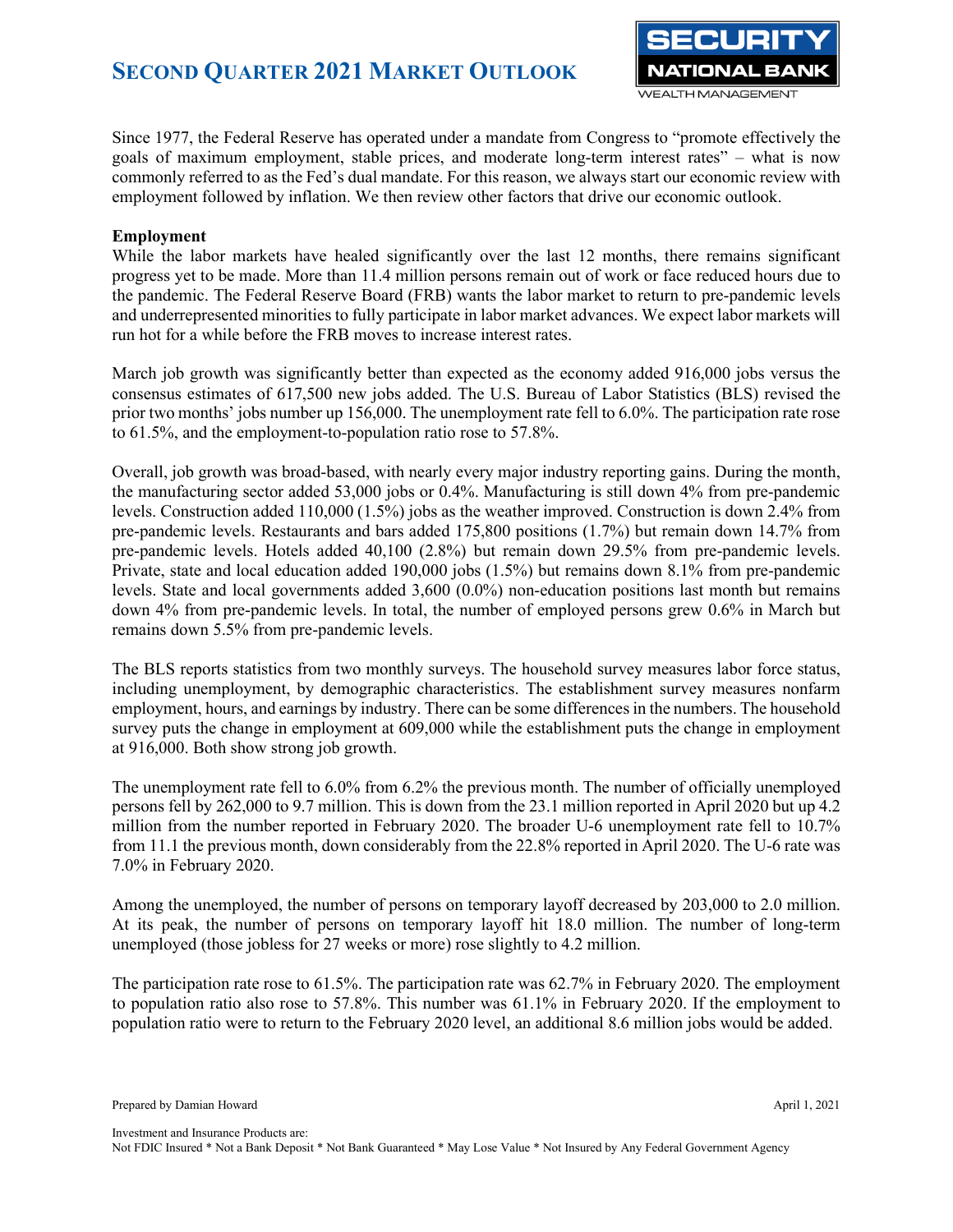

Fewer employed persons teleworked because of COVID-19 in October, down to 21.0% from 22.7% the previous month and 26.4% in July 2020. This number includes individuals that worked from home for pay

at least sometime during the month because of the pandemic. Last month, 2.6 million workers returned to their offices full-time.

Nearly 1.9 million fewer persons, down to 11.4 million from 13.3 million last month, reported that they had been unable to work at all or worked fewer hours at some point during the month because their employer closed or lost business due to the pandemic. 10.2% of those individuals received at least some pay from their employers for the hours not worked.



About 3.7 million persons were without employment but not counted as unemployed because they were prevented from looking for work due to the pandemic. To be counted as unemployed individuals must be either actively looking for work or on temporary layoff.

Last month's average hourly earnings (wages) grew at 4.24% year over year  $(y/y)$ , down from 5.23% reported last month. Wage growth fell as lower-paid leisure and hospitality workers rejoined the labor force. The average workweek rose by 0.8 hours versus last year to 34.9 hours. Average weekly earnings are up 6.7% from last year to \$1,046 (\$54,371 annualized) versus \$980 (\$50,962 annualized) last year.

The loss of relatively lower-paying leisure and hospitality jobs is still affecting the average wage and hours of work statistics. Leisure and hospitality workers earn substantially less and work fewer hours than average. The average hourly earnings in leisure and hospitality are \$17.67, which is 41% less than the total, and the average weekly earnings are \$459.42, which is 56% less than the total. The loss of these relatively low-paying jobs has the effect of boosting current average hourly earnings. As more persons regain their leisure and hospitality positions, the average will be pushed down.

The March report showed that, as with most things, the labor market is rapidly mending as the immunization campaign gains steam. With significant progress on the vaccination front and additional stimulus payments in consumers' bank accounts, the labor markets should see substantial progress over the next couple of months. We believe it will take until the middle of 2022 for the economy to recover the lost jobs plus the additional positions required to accommodate the population growth of 1.1 million individuals per year.

#### **Inflation**

Consumer prices rose 0.4% in February. Stripping out the impact of energy and food prices, core prices rose a more modest 0.1%. On a year over year basis, headline inflation was 1.7% with core inflation of 1.3% y/y. Owners' equivalent rent rose 0.3% and is up 2.0% y/y. Energy prices rose 3.9% but are up 2.3% y/y. The benefit of last year's collapse in oil prices has worked its way out of the statistics. Food prices rose 0.2% and are up  $3.6\%$  y/y.

Prepared by Damian Howard April 1, 2021

Investment and Insurance Products are: Not FDIC Insured \* Not a Bank Deposit \* Not Bank Guaranteed \* May Lose Value \* Not Insured by Any Federal Government Agency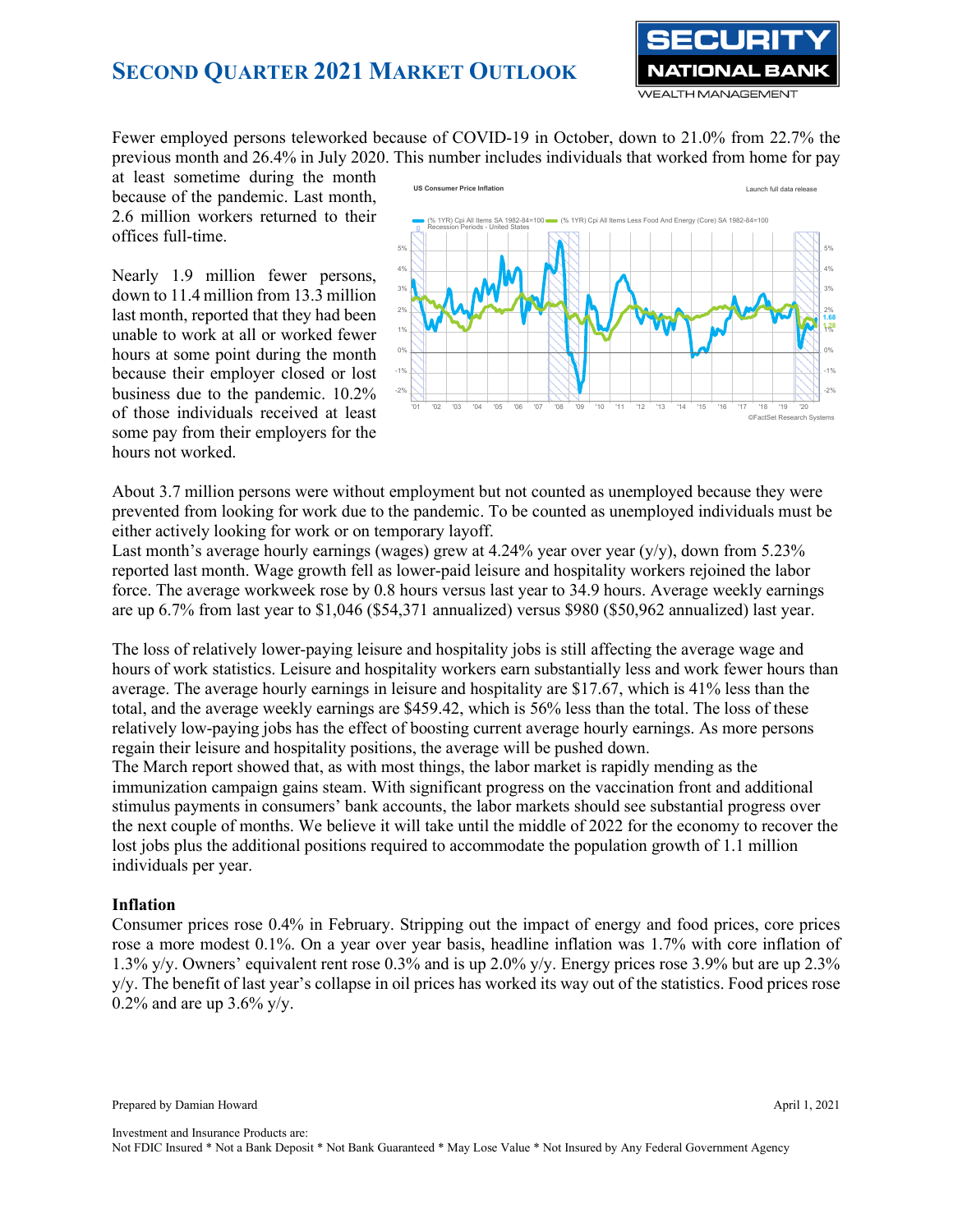

We can tell what market participants think the long-term inflation rate will be, by measuring the difference between a 10-year Treasury security and the ten-year Treasury Inflation Protection security (TIPS). The difference implies what market participants expect inflation to average.

Inflation expectations fell precipitously during the depth of the pandemic. They have since rebounded to 2.35%, slightly above its 2018 level. A 2.35% CPI number is very close to a 2.0% PCE figure. The FRB prefers the Personal Consumption Expenditure (PCE) as its measure of inflation. Due primarily to differences in how health care costs are allocated between employers and consumers, the PCE tends to run 0.30% below the CPI.

The FRB has stated they will not raise interest rates until the PCE has averaged 2.0% over a 12-month period



and the economy is at full employment. The market believes the FRB will be able to obtain its inflation target over the next decade. It also maintains that inflation will not materially exceed the goal. Inflation, as measured by the PCE, rose 0.2% in February and is up  $1.6\%$  y/y. Core PCE was up 0.1% and is up 1.4%  $y/y$ .

We look for y/y inflation to spike up in the first half of 2021 as we anniversary the steep price declines in energy and high-contact services during the depth of the recession. Prices will ease but most likely not return to their prepandemic sub-2% level. We then expect the CPI to rise as the economy fully recovers and the impact of higher energy prices, massive fiscal and monetary stimulus, plus increased regulation takes effect. The FRB remains committed to being behind the curve when it comes to inflation. Inflation will not be high enough for



long enough for the FRB to take away the punchbowl until mid-2023 at the earliest.

#### **Credit Markets**

The yield on the 10-year Treasury fell to a record low of 0.50% on March 9, 2020, as the government shut down the economy to contain the spread of COVID-19. In March, rates rose to 1.74% with better economic prospects and the specter of higher inflation.

Prepared by Damian Howard April 1, 2021

Investment and Insurance Products are: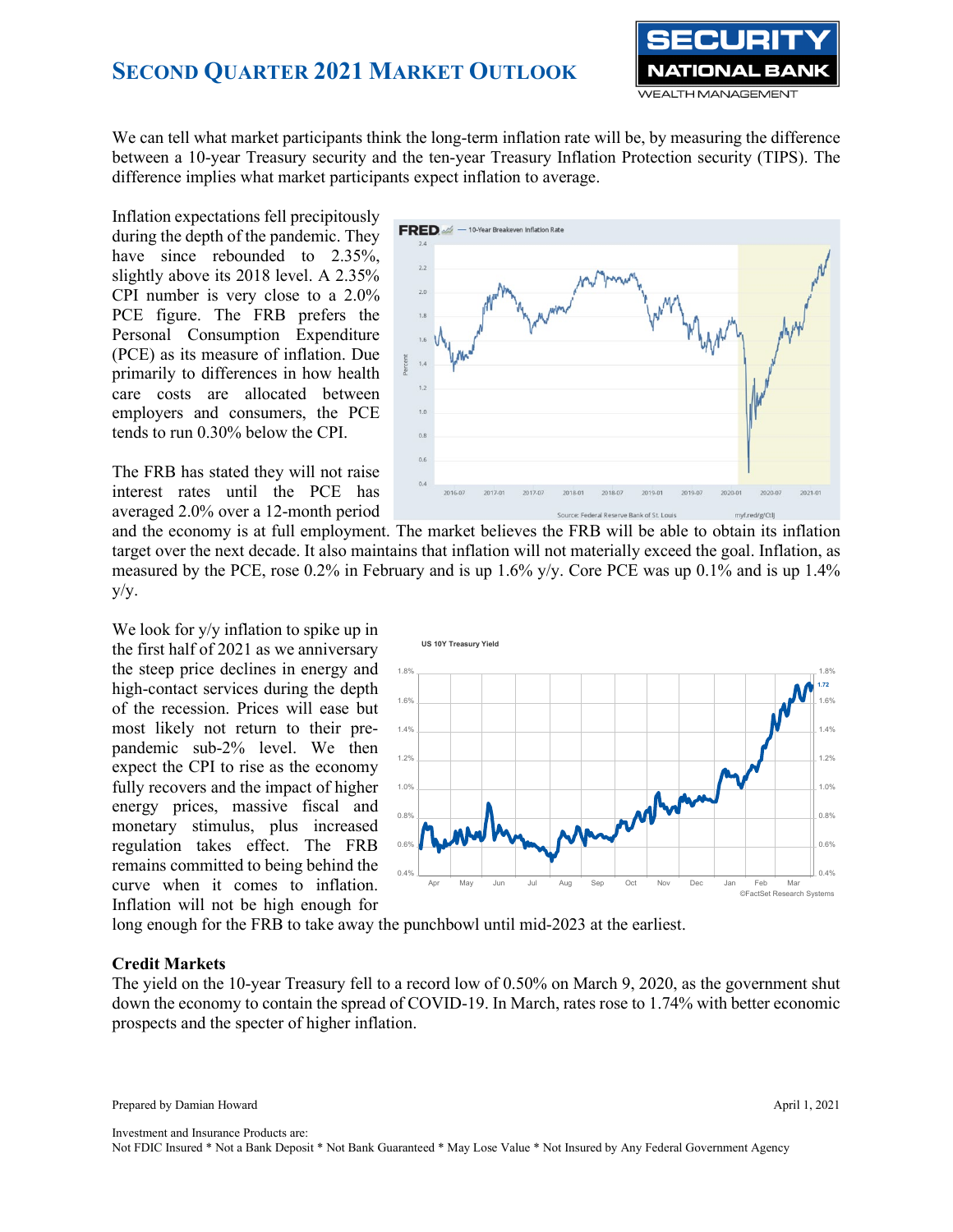

The credit markets were weak in March. Longer-dated issues suffered from rising interest rates. The Bloomberg Barclays (B.B.) U.S. Corporate Investment Grade index had a total return of -1.72%, with a - 2.19% price return and 0.47% from income. Credit spreads widened 0.01% to 0.91%. the index has an 8.6-

year effective duration, compared to the 6.5-year effective duration of the BB US Aggregate Index. The longer duration increases the investment-grade corporate index's interest rate sensitivity.

The B.B. High Yield index returned 0.15%, with a -0.37% price return and 0.52% from income. Credit spreads tightened by 0.16% to 3.10%; the index has a 3.9-year effective duration. The shorter duration reduces the high yield index's interest rate sensitivity. With the FRB holding the FFR at 0.00% to 0.25%, the curve's short end is less volatile.



The FRB purchases of debt securities have compressed credits spreads. The FRB is committed to purchasing at least \$80 billion of Treasury securities and \$40 billion of mortgage-backed securities per month. Prior to the pandemic, the FRB held \$4.2 trillion in securities. Today it holds \$7.7 trillion. FRB purchases of risk-free assets have the effect of lowering interest rates and forcing investors into riskier assets, this tightens credit spreads. Interest rates will rise, and credit spreads will widen when the FRB starts reducing its purchases, tapering. We expect the FRB to begin tapering sometime in 2022, followed by a rise in the Fed Funds rate around mid-year 2023.

#### **The Consumer Sector**

The drop in personal income was the largest in series history. Personal income fell 7.1% in February as transfer payments (stimulus payments and supplemental unemployment benefits) fell 27% from the month

before. Personal income excluding transfer payments rose 0.4% as flat private-sector wages were offset by a 2.3% increase in proprietors' income and a 0.5% increase in dividend and income on investments. Personal income is up 4.3% y/y. Personal income excluding transfer payments is down 0.1% y/y. Compensation is up  $0.2\%$  y/y while proprietors' income is down 4.8% y/y and interest and dividend are down 3.1% y/y. Small business owners and investors have faced the largest drop in income.



Prepared by Damian Howard April 1, 2021

Investment and Insurance Products are: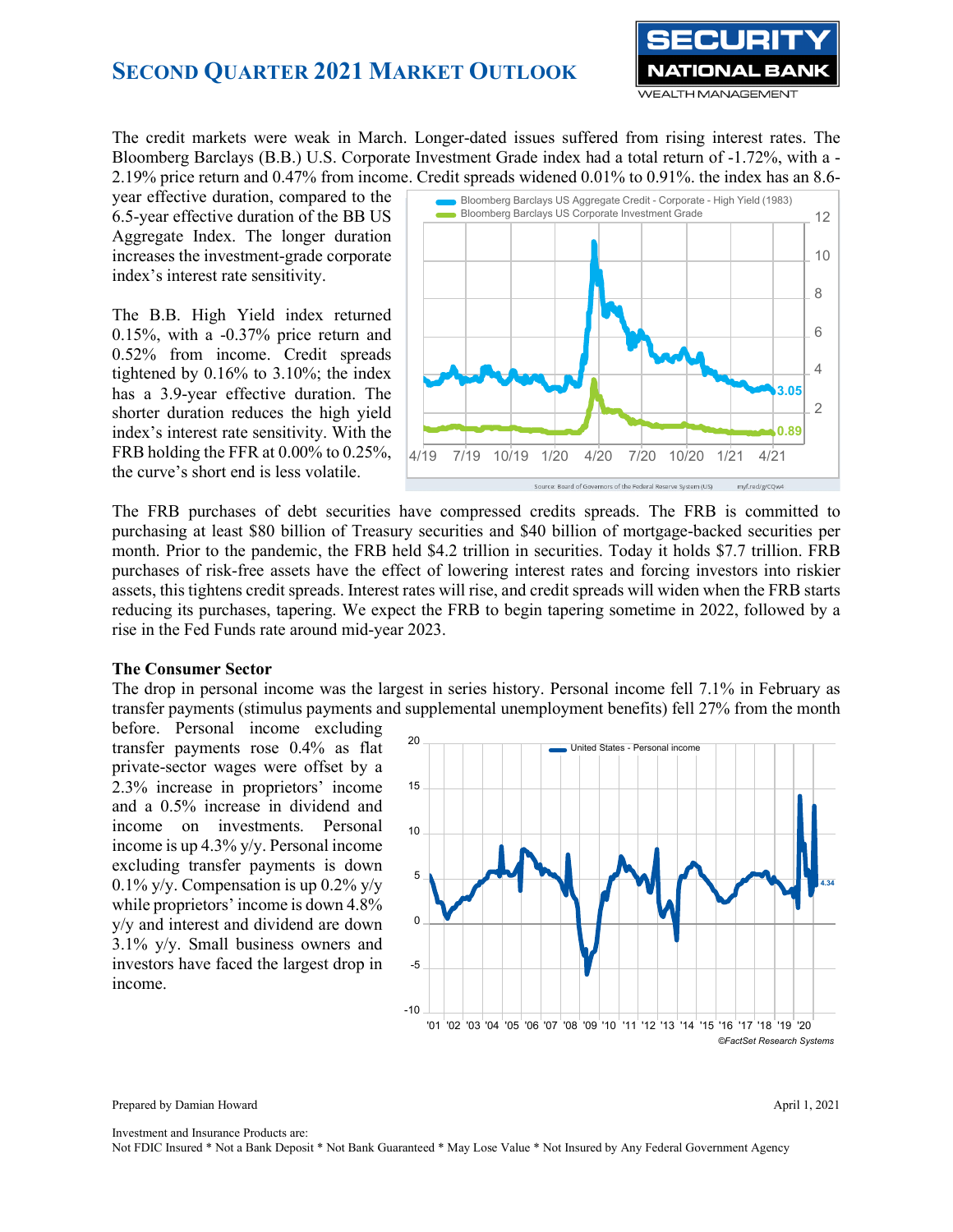

March and April data will be impacted by the \$240 billion of stimulus payments paid out as part of the \$1.9 trillion American Rescue Plan (ARP).

During the month, consumers saved 13.6% of disposable income. Since the pandemic began, consumers have saved an estimated \$1.9 trillion more than their typical savings, equating to 14.5% of annual consumption. Earnings not spent on services are in part being saved. Consumers will spend extra savings over the remainder of this year and into next year as the economy reopens. This supports our above-trend GDP growth rate of 6.9%.

Consumer spending on goods and services fell 1.0% for the month. Most of



the decline can be attributed to the harsh winter weather that gripped the country's midsection in February. Consumption is down  $0.6\%$  y/y. Purchases of durable goods are up 17.2% y/y. Purchases of non-durable goods are up 6.1% y/y. Purchases of services are down 5.2% y/y. The decline was led by travel (down 27%), recreation (down 29.4%), restaurants (down 12.6%), and hotels (down 54%). All these high-touch sectors will rebound as vaccines are rolled out.

Consumer confidence rose smartly in March. Both the perception of present situations and expectations for six months hence rose. The Consumer Confidence Index, compiled by the Conference Board, rose 19.3 points to 109.7. For reference, the average reading over the last twenty years has been 91.6. The present situation component rose to 110.0 from 89.6 the previous month. The forwardlooking expectation component rose to 109.6 from 90.9 the previous month. The most recent check from Uncle Sam and significantly higher vaccine distribution clearly improved consumers' outlook.



Fewer respondents thought current business conditions were bad as the net sub-index (good-bad) rose to - 12.0 from -23.6 the previous month. Consumers have a substantially better feeling about business conditions in six months as the net sub-index (better - worse) rose to 29.8 from 13.0 the previous month. The same can be said about the labor market. The current conditions net employment sub-index (plentiful - hard to get) rose to 7.8 from -0.8 the prior month. Consumers feel substantially better about the

Investment and Insurance Products are: Not FDIC Insured \* Not a Bank Deposit \* Not Bank Guaranteed \* May Lose Value \* Not Insured by Any Federal Government Agency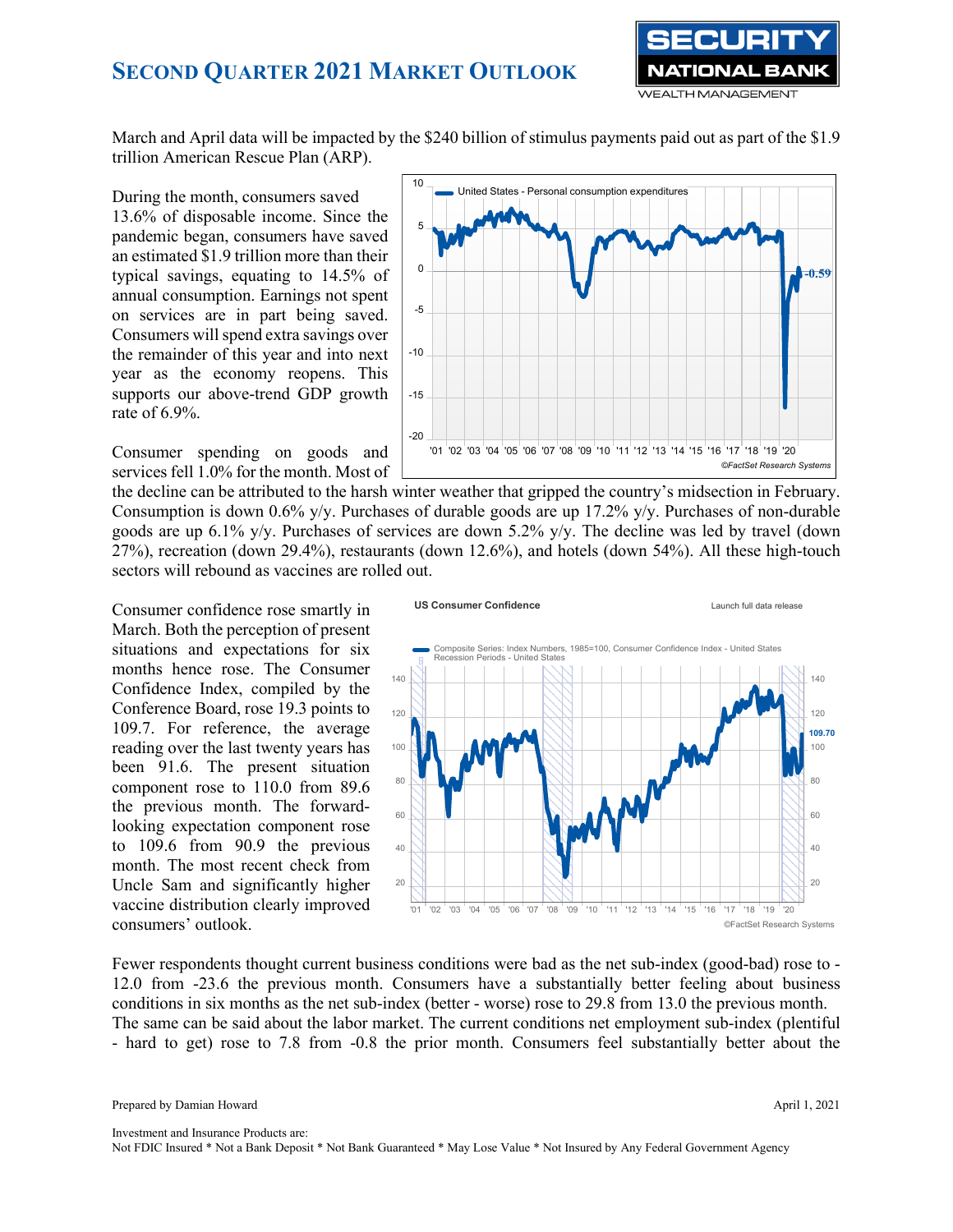

employment conditions in six months as the net sub-index (more jobs – fewer jobs) rose to 22.7 from 6.1 the previous month.

As expected, consumer confidence improved as more people received their vaccination, and the economy started to reopen. The consumer remains in good shape financially. Household net worth ended 2020 at a record \$130 trillion, up \$12 trillion or 10.5% for the year. We look for consumers to spend their excess savings as soon as they feel safe doing so.

### **The Business Sector**

Services comprise 66% of personal consumption expenditures (PCE). Activity in the manufacturing sector is easier to measure and track. Most of our growth and productivity measures were developed after WWII for the manufacturing sector. While it is easy to measure labor cost per widget produced, it is much harder to measure a programmer or an app's productivity. The Institute for Supply Management (ISM) produces a monthly report on activity in each sector. The reports are sentiment-driven and can be influenced by current events. Nonetheless, they do provide real-time clues to what is happening.

| Non-Manufacturing Sector        | Direction |
|---------------------------------|-----------|
| Business Activity / Production  | Growing   |
| New Orders                      | Growing   |
| Employment                      | Growing   |
| <b>Supplier Deliveries</b>      | Slowing   |
| <b>Customer Inventories</b>     | N/A       |
| <b>Non-Manufacturing Sector</b> | Growing   |
| <b>Industries Expanding</b>     | 18        |
| <b>Industries Contracting</b>   |           |

Services comprise 66% of personal consumption expenditures (PCE). Activity in the manufacturing sector is easier to measure and track. Most of our growth and productivity measures were developed after WWII for the manufacturing sector. While it is easy to measure labor cost per widget produced, it is much harder to measure a programmer or an app's productivity. The Institute for Supply Management (ISM) produces a monthly report on activity in each sector. The reports are sentiment-driven and can be influenced by current events. Nonetheless, they do provide real-time clues to what is happening.

Both in the U.S. and globally, manufacturers and non-manufacturing orientated businesses report the same story. Growth is broad-based throughout the entire economy. Supply chains are stressed by February's bad weather and pandemic-related constraints. Lengthening supplier delivery times are making it difficult to fulfill customer orders. The prices paid for inputs are soaring. This is likely to stress operating margins, as rising costs are not expected to be 100% passed on to customers.

The service sector accelerated in March. The March reading was an all-time high for this index. Activity in the services sector has grown for ten months in a row. The ISM's non-manufacturing index rose 8.4 points to 63.7. The two forward-looking components, business activity/production and new orders, both rose substantially, indicating accelerating growth prospects.

The business activities/production component rose 13.9 points to 69.4. The new orders component rose 15.3 points to 67.2. Both indices continue to indicate accelerating growth. The employment in the services sector rose 4.5 points to 57.2. Ten industries reported an increase in employment. Three industries reported a reduction in employment. Despite high unemployment, many areas of the economy are facing a labor shortage. We expect the labor pool to expand as Americans reenter the labor market and the participation rate expands.

Prepared by Damian Howard April 1, 2021

Investment and Insurance Products are: Not FDIC Insured \* Not a Bank Deposit \* Not Bank Guaranteed \* May Lose Value \* Not Insured by Any Federal Government Agency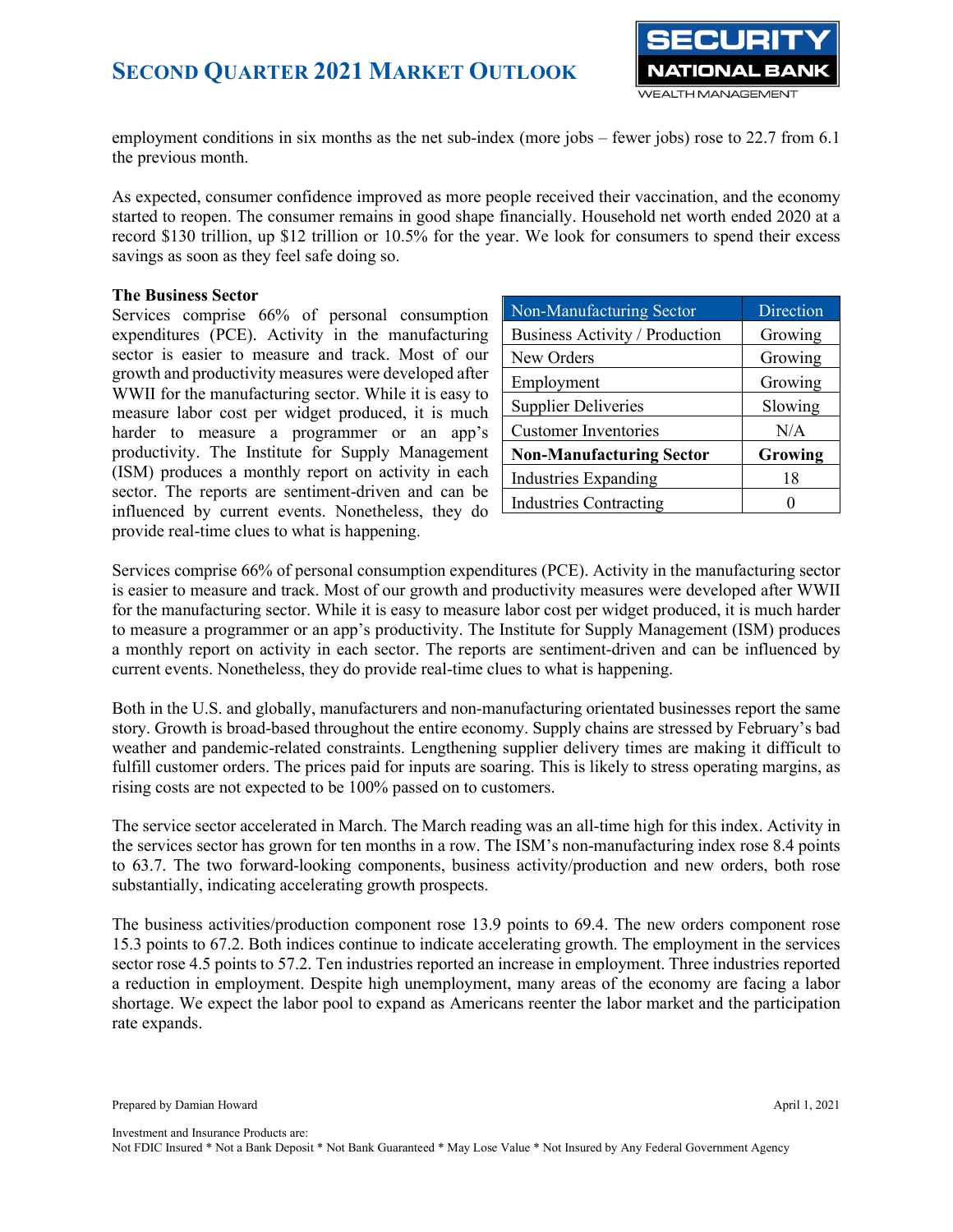

Supplier deliveries continued to worsen in March. The supplier deliveries component rose by 0.2 points to 61.0. fourteen industries reported slower deliveries. Only two industries reported faster deliveries. Prices paid for materials and services increased in March. The price component rose by 2.2 points to 47.0. All eighteen industries reported higher costs.

As a frame of reference, a reading above 50 indicates expansion; a reading below 50 indicates contraction. Readings approximating 50 indicate the same level of activity.

The manufacturing sector has adapted to the pandemic better than the service sector. The change in consumer purchasing behavior has also benefited the manufacturing sector. During March, the manufacturing sector grew at an accelerating pace. However, slow supplier deliveries and rising costs remain a serious concern.

| <b>Manufacturing Sector</b>   | Direction |  |  |
|-------------------------------|-----------|--|--|
| Production                    | Growing   |  |  |
| New Orders                    | Growing   |  |  |
| Employment                    | Growing   |  |  |
| <b>Supplier Deliveries</b>    | Slowing   |  |  |
| <b>Customer Inventories</b>   | Too Low   |  |  |
| <b>Manufacturing Sector</b>   | Growing   |  |  |
| <b>Industries Expanding</b>   |           |  |  |
| <b>Industries Contracting</b> |           |  |  |

The manufacturing index rose 3.9 points to 64.7. The figure indicates the manufacturing sector has expanded for ten straight months after contracting sharply in April. The production component rose 4.9 points to 68.1. The new orders component rose 3.2 points to 68.0. The employment component rose 5.2 points to 59.6, indicating increased manufacturing employment. Fourteen industries reported employment growth. No industries reported contractions.

Supplier deliveries to manufacturers worsened as the sub-index rose 4.6 points to 76.6, the highest level since 1974. Manufacturers continue to report stressed supply chains. The Prices Paid sub-index fell 0.4 points to 85.6, indicating raw material prices have increased for the 10th consecutive month. All eighteen industries reported increased costs for raw materials.

The Morgan Stanley Global Manufacturing PMI (GPMI) rose by 2.5 points to 57.5 in March, an all-time high. The GPMI suggests the global recovery in industrial activity and trade is both broad-based and gaining steam. Demand continues to strengthen in the face of pandemic-restricted supply chains.

Production levels are rising, demand remains strong, but supply chains remain constrained. Supplier deliveries remain stressed. Input prices have risen to a 10-year high. Price pressures should fall as economies reopen.

All the survey results point to a surge in economic activity over the coming months. The gives us renewed confidence in our above-consensus growth outlook. It also adds to the risk of higher than anticipated inflation.





Prepared by Damian Howard April 1, 2021

Investment and Insurance Products are: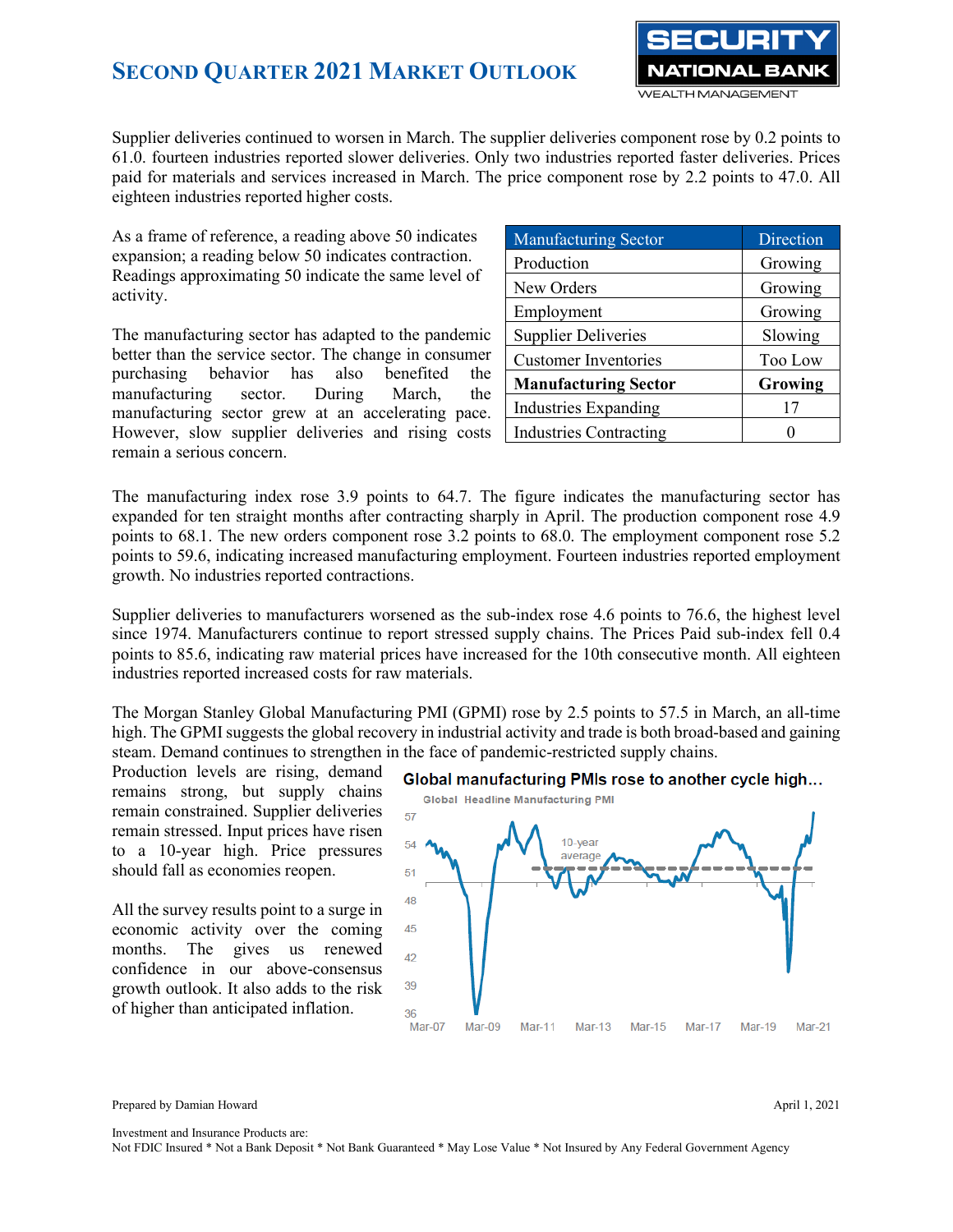

#### **The Housing Sector**

New home sales add significantly more to economic growth than existing home sales. Like much of the economy, the housing sector is suffering from Covidinduced supply chain shortages. There are widespread shortages of new homes for sale, existing homes for sale, workers to build new homes, and lumber and materials to build them. Despite U.S. lumber production being at a 13-year high, lumber prices have never been this expensive.

The supply chain was not prepared for the surge in demand. The National Association of Home Builders says that rising lumber prices have added \$24,000 to the cost of building the average single-family home and about \$9,000 per apartment. The median selling price for new homes has risen \$17,600 or 5.3% y/y to \$349,400.

New home sales plunged in February, registering their largest decline since 2013. New home sales fell to a 775,000 pace from 948,000 pace the month before. New home sales are counted



when the contract is signed, not at closing. February's polar vortex delayed some sales into March. A lack of finished product has also put a cap on sales. The inventory of finished new homes is down 48.1% from last year. As the weather warms and supply chains catch up, new home sales will increase. Single-family housing starts have been in excess of a 1 million run rate since July of 2020.

The demand is there. Millennials, now the largest living generation, are entering the housing market. Millennials now account for over 50% of mortgage originations. While mortgage rates are up 0.20% YTD, they are still attractive. Higher rates will push some marginal buyers out of the market. Even at slightly higher mortgage interest rates, demand still outstrips supply.

Existing home sales also fell in February. Rough weather, declining affordability, and lack of supply are starting to take a toll. While down 6.6% month over month (m/m), sales are up 9.1% y/y to a 6.22 million annual rate. Existing inventory of homes for sale is at a record low and is down 29.5% y/y. Strong demand and lack of inventory usually leads to rapid price increases. Existing home price appreciation, as measured by the Case-Shiller Home Price Index ticked up a strong 11.1% y/y.

We expect supply chains to be stressed for a couple more quarters. As with most of the economy, supply shortages will diminish as the vaccine is fully distributed. Lumber prices will moderate, and more people

Investment and Insurance Products are: